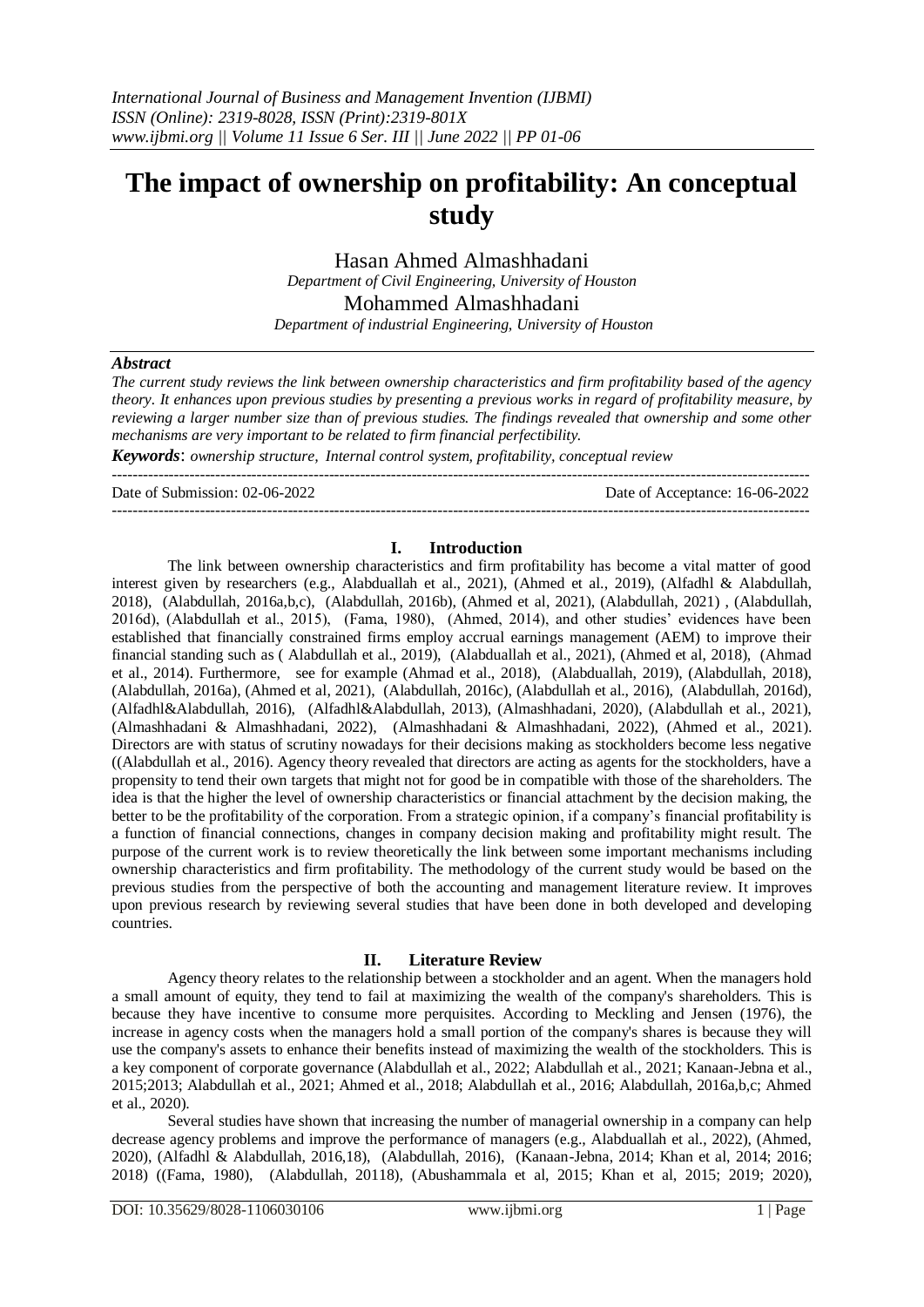(Alabdullah, 2021) , (Alabdullah, 2016d), (Alabdullah et al., 2015), (Ahmed, 2014), and other studies' evidences have been established that financially constrained firms employ accrual earnings management (AEM) to improve their financial standing such as ( Alabdullah et al., 2019), (Alabduallah et al., 2021), (Ahmed et al, 2018), (Ahmad et al., 2014).. For instance Alabdullah et al., (2019), mentioned that when managers have a high level of managerial ownership, they are more eager to maximize the company's performance. The board of directors can easily monitor the management of a company without having to keep a close eye on them. This can help minimize the agency cost. Increasing the share stock of the managers can also help improve the firm's performance. Alabdullah, (2022), finds that having more managerial ownership can also help improve the company's performance. It can give the board of directors the necessary incentive to monitor and control the company's operations. They also find that there is a significant relationship between managerial performance and firm value. Having more managerial ownership can also help improve the company's performance. It can give the board of directors the necessary incentive to monitor and control the company's operations.

There are also conflicting studies that claim that there is no link between the managerial ownership structure and the firm's performance. For instance several studies conducted in the USA revealed that the ownership structure of a company does not affect its performance. The findings of such studies contradict the notion that managerial ownership can boost firm performance. On the contrary, it shows that it does not increase firm performance. Alabdullah et l., (2016), was conducted using the agency theory and other studies that have shown a similar correlation between managerial ownership and financial performance.

 Some studies (Alabduallah& Ahmed, 2020), (Alabdullah, 2018), (Ahmed et al., 2017), (Alabdullah, 2017), (Alabdullah, 2022), have shown that foreign ownership can enhance the performance of a company. The study conducted on over a thousand Indian firms revealed that the presence of foreign ownership significantly increased the return on assets and sales. The findings support the idea that foreign ownership can have a positive effect on both the returns on sales and the overall performance of a company. Other studies have shown that foreign ownership can have a significant impact on the performance of Japanese firms. Alabdullah, 2022, his study aims to explore the effects of corporate governance reforms and ownership-driven changes on the performance of Japanese companies. Alabdullah, (2016) supports the idea that foreign ownership can have a positive effect on a company's performance. They also suggest that the presence of foreign ownership can help improve the performance of Japanese firms. The presence of foreign ownership can also lead to better corporate governance. Others explore the relationship between foreign ownership and firm value. It finds that the presence of foreign ownership has a positive effect on the value of a company. They also find that it can enhance the performance of a company. The study states that foreign ownership can help improve a company's performance by reducing the agency cost. It also suggests that the presence of foreign managers can help improve the company's management control systems. The study also looked into the relationship between financial leverage and foreign ownership. It found that increasing foreign ownership could lead to a higher financial performance of the company. Other studies have also looked into the relationship between profitability and corporate governance. Several studies have shown that the presence of a small number of directors on a company's board of directors can improve the performance of the company. Yermack (1996), showed that the presence of a small number of directors can make a company's performance more effective. Using the concept of the Tobin's Q, he found that the relationship between the size of a company's board and its performance is an inverse one. He studied 452 US companies from 1984 to 1991. Small companies with a small board size are more likely to have higher firm valuations and are able to manage their board members' smaller sizes. Locke and Fauzi (2012) conducted a study on 79 New Zealand companies. They found that independent board members have a negative effect on a company's performance. The results of the study revealed that the presence of various board members and managerial ownership can positively affect a company's performance.

# **III. Conclusion**

Though there is an essential body of previous studies in the literature regarding the relationship between ownership structure and profitability, still there is only little review papers on the inter-relationship between ownership and profitability in the Middle-East. The current review paper aim to analysis and sheds furthermore light on such a relationship. The aim of the current study was to review theoretically the previous studies that dealt with the link between company profitability and as measured by several measurements and ownership characteristics as measured by the return on assets, return on equity. Our review findings believe that, in profitability expression, the profitability level is subject to several elements. These elements are represented by mechanisms of internal control system. In the present work, we combine the ownership and profitability by taking into account the previous studies that have been done on the developing countries from the literature review in a non-financial sectors setting and element the factors related the agency cost and problems. In that, how the agency problem effect on the companies outcomes and how managers and board ownership limit the interest conflict between stockholders and managers, therefore enhancing the profitability of diversified, traditional and non-financial sector. The findings of the review support the notion that beloved there is a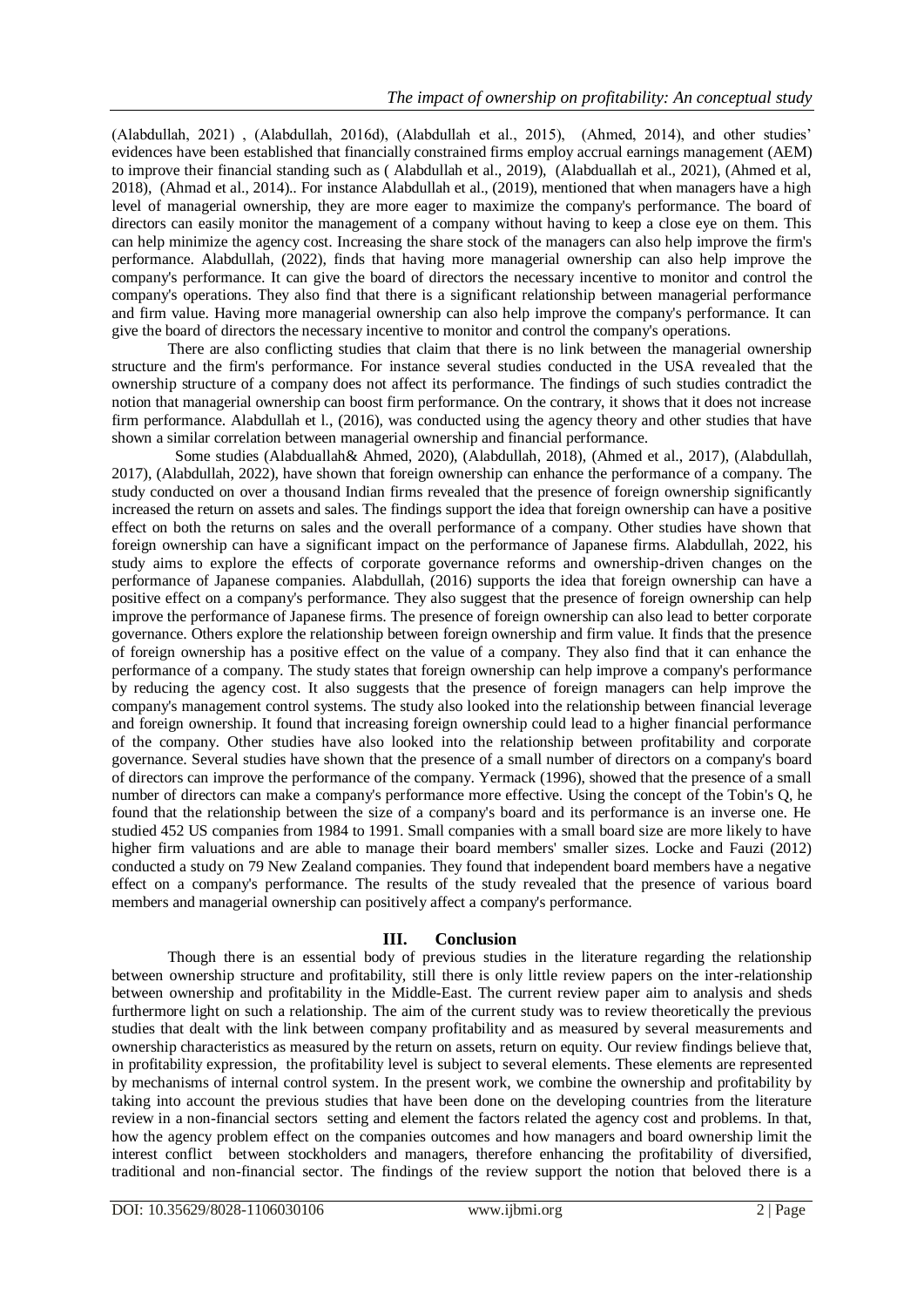significant link between ownership characteristics and company profitability, even after controlling several factors. The findings revealed greater excess of returns for companies with greater levels of inside shares. The higher percentage of inside ownership leads to improve decision making leading to enhancing profitability. Therefore, this supports the idea that internal control mechanisms are useful to the long- term profitability of the company.

#### **REFERENCES**

- [1]. Uddin, M. M., Khan, M. A., & Farhana, N. (2014). Banking services and customer perception in some selected commercial banks in Bangladesh. Indonesian Management and Accounting Research, 13(1), 1-15.
- [2]. Khan, M. A., Toy, M. M., & Siddique, A. (2010). Stimulating factors and justification of the strategic approach applicable for the internationalisation of SMEs in Bangladesh. Indonesian Management and Accounting Research, 9(2), 1-14.
- [3]. Khan, M. A., Ali, A. J., & Arefeen, S. (2014). The impact of training on NGO beneficiaries' education in Bangladesh: The missing link. Advances in Environmental Biology, 8(9), 679-88.
- [4]. Uddin, M. S., Khan, M. A., Uddin, M. K., & Solaiman, M. (2015). University-Industry Collaboration (UIC) for developing highly skilled and productive business graduates in Bangladesh. International Journal of Management and Business Research, 5(1), 31-41.
- [5]. Khan, M. A., Islam, M. A., & Ali, A. J. (2014). Educational development of NGO beneficiaries in Bangladesh: a disjunction between programmes and implementation. Asian Social Science, 10(22), 57-69.
- [6]. Uddin, M. M., & Khan, M. A., & Mohammad, K. D. (2015). Interest-free banking in Bangladesh: a study on customers' perception of uses and awareness. Abasyn Journal of Social Sciences, 8(1), 1-16.
- [7]. Uddin, M. M., Khan, M. A., & Ali, K. (2017). Role of leadership on organizational learning at private universities of Bangladesh. IIUC Studies, 14(2), 9-34.
- [8]. Ahmad, A., Khan, M.A., Abdullah, A.A.M., & Rashid, M. H. U. (2017). Environmental disclosures: A study on some selected pharmaceutical and chemical companies in Bangladesh. IIUC Business Review, 6, 9-24.
- [9]. Chowdhury, M. M. I., Othman, K. B., Khan, M. A., Sulaiman, I. F. (2020). Role of effective corporate governance and motivational leadership in increasing productivity and efficiency of human resources. Global Journal of Management and Business Research, 20(10), 29-39.
- [10]. Uddin, M. S., Khan, M. A., & Solaiman, M. (2014). Human resource development through training on business teachers in Bangladesh. International Journal of Business and Technopreneurship, 4(1), 83-96.
- [11]. Khan, M. A. (2019). Crowdfunding for entrepreneurship development through Islamic Banks: A systematic literature review for developing a model. Saudi Journal of Business and Management Studies, 4(6), 532-540.
- [12]. Khan, M.A., Hoque, N., Shahabuddin, A. M. (2019). HRM practices and performance management in public service organizations in Bangladesh: An empirical study. IIUC Studies, 16, 9-34.
- [13]. Abushammala, S. N., Alabdullah, T. T. Y., & Ahmed, E. R. (2015). Causal Relationship between Market Growth and Economic Growth. Comparison Study. European Journal of Business and Management 7(33).
- [14]. Ahmed, E. R., Alabdullah, T. T. Y., Ardhani, L., &Putri, E. (2021). The Inventory Control System's Weaknesses Based on the Accounting Postgraduate Students' Perspectives. Journal of Accounting and Business Education, 5(2), 1-8.DOI: http://dx.doi.org/10.26675/jabe.v5i2.19312.
- [15]. Ahmed, E. R. e. A.(2016). Zakat and Accounting Valuation Model. Journal of Reviews on Global Economics, 5(16-24), 24.
- [16]. Ahmed, E. R., Islam, M. A., Alabdullah, T. T. Y., and bin Amran, A. (2018). Proposed the pricing model as an alternative Islamic benchmark. Benchmarking: An International Journal 25, 2892–2912. doi: 10.1108/bij-04-2017-0077.
- [17]. Ahmed, E. R., Alabdullah, T. T. Y., Shaharudin, M. S., &Putri, E. (2020). Further Evidence on the Link between Firm's Control Mechanisms and Firm Financial Performance: Sultanate of Oman. Journal of Governance and Integrity, 4(1), 1-6.
- [18]. Ahmed, E. R., Alabdullah, T. Y., Islam, M. A., &Asmar, M. (2014) "Sukuk Legitimacy: A New Measurement Based on Content Analysis" 16th Malaysian Finance Association Conference in SasanaKijang Central Bank of Malaysia, Kuala Lumpur, June 4-6, 2014.
- [19]. Ahmed, E. R., Alabdullah, T. T. Y., Thottoli, M. M., &Maryanti, E. (2020). Does Corporate Governance Predict Firm Profitability? An Empirical Study in Oman. The International Journal of Accounting and Business Society, 28(1), 127-143.
- [20]. Ahmed, E. R., Aiffin, K. H. B., Alabdullah, T. T. Y., &Zuqebah, A. (2016). Zakat and Accounting Valuation Model. Journal of Reviews on Global Economics, 5, 16-24.
- [21]. Ahmed, E. R., A Amran, Alabdullah, T. T. Y., & , A Islam (2019). Testing The Legitimacy Index In Light Of Shariah Risks For Sukuk Markets. European Proceedings of Social and Behavioural Sciences 88.
- [22]. Ahmed, E. R., Islam, M. A., and & amp; Alabdullah, T. T. Y. (2017). The moderating role of Shariah supervisory board on sukuk pricing benchmark. International Journal of Excellence in Islamic Banking and Finance 6.
- [23]. Ahmed, E. R., Islam, A., Zuqibeh, A., &Alabdullah, T. T. Y. (2014). Risks management in Islamic financial instruments. Advances in Environmental Biology, 402-406.
- [24]. Ahmed, E. R., Islam, M. A., Alabdullah, T. T. Y., &Amran, A. B. (2019). A qualitative analysis on the determinants of legitimacy of sukuk. Journal of Islamic Accounting and Business Research, Vol. 10 No. 3, pp. 342-368.
- [25]. Uddin, M. M., Khan, M. A., & Farhana, N. (2014). Banking services and customer perception in some selected commercial banks in Bangladesh. Indonesian Management and Accounting Research, 13(1), 1-15.
- [26]. Khan, M. A., Toy, M. M., & Siddique, A. (2010). Stimulating factors and justification of the strategic approach applicable for the internationalisation of SMEs in Bangladesh. Indonesian Management and Accounting Research, 9(2), 1-14.
- [27]. Khan, M. A., Ali, A. J., & Arefeen, S. (2014). The impact of training on NGO beneficiaries' education in Bangladesh: The missing link. Advances in Environmental Biology, 8(9), 679-88.
- [28]. Uddin, M. S., Khan, M. A., Uddin, M. K., & Solaiman, M. (2015). University-Industry Collaboration (UIC) for developing highly skilled and productive business graduates in Bangladesh. International Journal of Management and Business Research, 5(1), 31-41.
- [29]. Khan, M. A., Islam, M. A., & Ali, A. J. (2014). Educational development of NGO beneficiaries in Bangladesh: a disjunction between programmes and implementation. Asian Social Science, 10(22), 57-69.
- [30]. Uddin, M. M., & Khan, M. A., & Mohammad, K. D. (2015). Interest-free banking in Bangladesh: a study on customers' perception of uses and awareness. Abasyn Journal of Social Sciences, 8(1), 1-16.
- [31]. Uddin, M. M., Khan, M. A., & Ali, K. (2017). Role of leadership on organizational learning at private universities of Bangladesh. IIUC Studies, 14(2), 9-34.
- [32]. Ahmad, A., Khan, M.A., Abdullah, A.A.M., & Rashid, M. H. U. (2017). Environmental disclosures: A study on some selected pharmaceutical and chemical companies in Bangladesh. IIUC Business Review, 6, 9-24.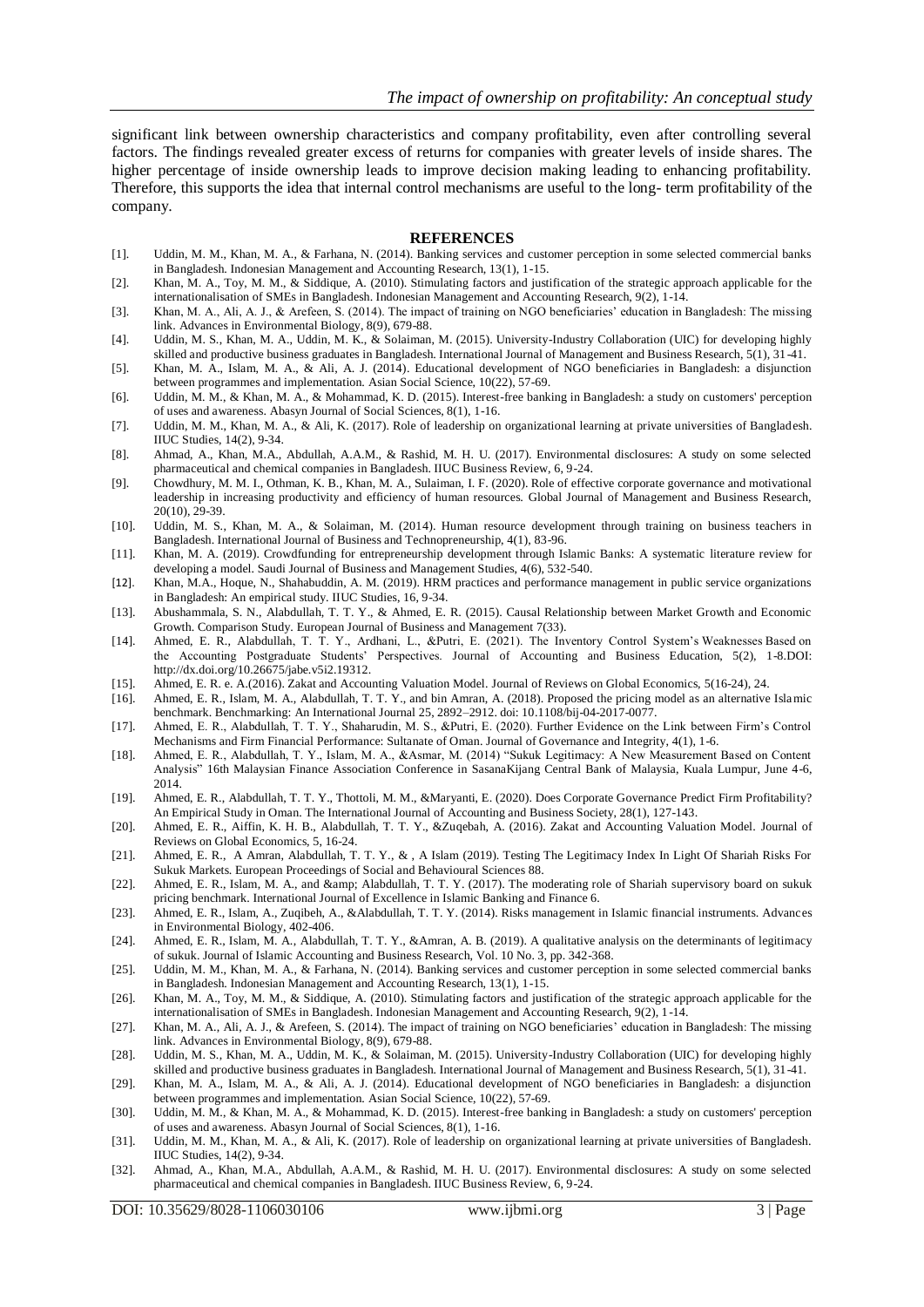- [33]. Chowdhury, M. M. I., Othman, K. B., Khan, M. A., Sulaiman, I. F. (2020). Role of effective corporate governance and motivational leadership in increasing productivity and efficiency of human resources. Global Journal of Management and Business Research, 20(10), 29-39.
- [34]. Uddin, M. S., Khan, M. A., & Solaiman, M. (2014). Human resource development through training on business teachers in Bangladesh. International Journal of Business and Technopreneurship, 4(1), 83-96.
- [35]. Khan, M. A. (2019). Crowdfunding for entrepreneurship development through Islamic Banks: A systematic literature review for developing a model. Saudi Journal of Business and Management Studies, 4(6), 532-540.
- [36]. Khan, M.A., Hoque, N., Shahabuddin, A. M. (2019). HRM practices and performance management in public service organizations in Bangladesh: An empirical study. IIUC Studies, 16, 9-34
- [37]. Alabdullah, T. T. Y., Yahya, S., & Ramayah, T. (2014b). Corporate Governance Mechanisms and Jordanian Companies' Financial Performance. Asian Social Science,10(22), p247.
- [38]. Ahmed, E. R., Alabdullah, T. T. Y &Shaharudin, M. S. (2020). Approaches to Control Mechanisms and Their Implications for Companies' Profitability: a Study in UAE. Journal of accounting Science, Vol. 4, no. 2, pp. 11-20.
- [39]. Ahmed, E. R., Rahim, N. F. A., Alabdullah, T. T. Y., &Thottoli, M. M. (2019). An examination of social media role in entrepreneurial intention among accounting students: a SEM study. Journal of Modern Accounting and Auditing, 15(12), 577-589.
- [40]. Ahmed, E. R., Alabdullah, T. T. Y., Amran, A., &Yahya, S. B. (2018). Indebtedness Theory and Shariah Boards: A Theoretical Approach. Global Business and Management Research, 10(1), 127-134.
- [41]. Ahmed, E. R., Islam, M. A., &Alabdullah, T. T. Y. (2014). Islamic sukuk: Pricing mechanism and rating. Journal of Asian Scientific Research, 4(11), 640.
- [42]. Alabdullah, T. T. Y., Al-Fakhri, I., Ahmed, E. R., & Kanaan-Jebna, A. 2021. Empirical Study Of The Influence Of Board Of Directors'feature On Firm Performance. Russian Journal of Agricultural and Socio-Economic Sciences. 11(119), 137-146.
- [43]. Alabdullah, T. T. Y. (2021). Management accounting insight via a new perspective on the risk management companies' profitability relationship. International Journal of Intelligent Enterprise 7, In press.
- [44]. Alabdullah, T. T. Y., Al-Fakhri, I., Ahmed, E. R., & Kanaan-Jebna, A. 2021. Corporate Governance System and Firm Financial Performance. Acta Scientific Computer Sciences, 4 (6), 97-103.
- [45]. Alabdullah, T. T. Y., Ahmed, E. R., and Nor, M. I. (2020). The World Declining Economy And Coronavirus Pandemic: Systems Should Be Continued. Russian Journal of Agricultural and Socio-Economic Sciences 102, 89–96. doi: 10.18551/rjoas.2020-06.11.
- [46]. Alabdullah, T. T. Y. (2021). Ownership Structure and the Failure or Success of Firm Performance: Evidence from Emerging Market; Cross-sectional Analysis. International Journal of Business and Management Invention, 10(8).
- [47]. Alabdullah, T. T. Y. (2019). Management Accounting and Service Companies' Performance: Research in Emerging Economies, Australasian Accounting, Business and Finance Journal, 13(4), 100-118.doi:10.14453/aabfj.v13i4.8.
- [48]. Alabdullah, T. T. Y. (2017). Compensation committee, company board attributes, and company performance: The moderating effect of leadership position. Paper presented at the 2017 Wei International Academic Conference Proceedings, July 24 -27, 2017, Business and Economics.
- [49]. Alabdullah, T. T. Y. (2016a). Are Board Size And Ownership Structure Beneficial In Emerging Markets' Firms? Evidence from Jordan. International Journal of Management & Information Systems (IJMIS), 20(3), 87-94.
- [50]. Alabdullah, T. T. Y. (2016d). Agency Theory Perspective: A Quantitative Study Of Accounting Performance Measures In Emerging Economies. ICTE Proceedings, New York.
- [51]. Alabdullah, T. T. Y., Ahmed, E. R., & Nor, M. I. (2018). New Ideas from Management, Finance and Accounting Perspective: The Research for A New Link Between A Company's Outcome and Risk Management. 5th International Conference on New Ideas in Management, Economics and Accounting.
- [52]. Alabdullah, T. T. Y. (2016c). Corporate Governance from The Perspective of The Past and The Present and The Need to Fill an International Gap. Risk Governance & Control: Financial Markets & Institutions, 6(4).
- [53]. Alabdullah, T. T. Y., Yahya, S., &Ramayah, T. (2014b). Corporate Governance Development: New or Old Concept? European Journal of Business and Management, 6(7), 312-315.
- [54]. Alabdullah, T. T. Y. (2016b). The Performance of Companies and The Board's Characteristics From the New Perspective of Manipulation Avoidance. Corporate Ownership & Control, 13(4), 279-286.
- [55]. Alabdullah, T. T. Y., Maryanti, E . (2021). Internal Control Mechanisms in Accounting, Management, and Economy: A review of the Literature and Suggestions of New Investigations. International Journal of Business and Management Invention, 10(9).
- [56]. Alabdullah, T. T. Y., Ahmed, E. R. (2021). New Insights to Investigate the Impact of Internal Control Mechanisms on Firm Performance: A Study in Oman. RisetAkuntansidanKeuangan Indonesia, Vol. 6,(2).
- [57]. Alabdullah, T. T. Y., Alfadhl, M. M. A., Yahya, S., & Rabi, A. M. A. (2014). The Role of Forensic Accounting in Reducing Financial Corruption: A Study in Iraq. International Journal of Business and Management, 9 (1), 26.
- [58]. Alabdullah, T.T.Y., Asmar, M. (2022). Under COVID-19 Pandemic Impact: Do Internal Mechanisms Play Fundamental Role in Corporations' Outcomes. Business Ethics and Leadership, 6(1), 84-92[. http://doi.org/10.21272/bel.6\(1\).84-92.2022.](http://doi.org/10.21272/bel.6(1).84-92.2022)
- [59]. Alabdullah, T. T. Y., Ahmed, E. R., & Ahmed, R. R. (2021). Organization features and profitability: Implications for a sample of Emerging Countries. Journal of Accounting and Business Education, 5(2), 43-52.DOI: http://dx.doi.org/10.26675/jabe.v5i2.16351.
- [60]. Alabdullah, T. T. Y., Ahmed, E. R., Mohammed Almashhadani, M, Yousif S, Almashhadani H, Almashhadani R, Putri, E (2021). How Significantly to Emerging Economies Benefit From Board Attributes and Risk Management in Enhancing Firm Profitability? Journal of Accounting Science 5(2).
- [61]. Almashhadani, H. A., & Almashhadani, M (2022). An overview of recent developments in corporate governance. International Journal of Business and Management Invention, 11(5), 39-44.
- [62]. Alabdullah, T. T. Y., Ahmed, E. R., (2020). A cross-sectional analysis of the influence of corporate governance features on the organizational outcomes: An assessment. International Islamic University Chittagong. 17(2). P.P 6-26.
- [63]. Alabdullah, T. T. Y., Yahya, S., Nor, M. I., &Majeed, F. Q. (2016). An Investigation of Corporate Governance from A New Perspective: Examining the Financial Performance of Companies and The Impact of Executive Turnover. Corporate Board: Role, Duties & Composition, 12(1).
- [64]. Alabdullah, T. T. Y., Ahmed, E. R., &Muneerali, M. (2019). Effect of Board Size and Duality on Corporate Social Responsibility: What has Improved in Corporate Governance in Asia?. Journal of Accounting Science, 3(2), 121-135.
- [65]. Alabdullah, T. T. Y., Ahmed, E. R. (2019). Board Diversity and Disclosure of Corporate Social Responsibility Link: A Study in Malaysia. Journal of Adv Research in Dynamic & Control System, 11(11).
- [66]. Alabdullah, T. T. Y. (2018). The relationship between ownership structure and firm financial performance. Benchmarking: An International Journal, 25(1), 319-333.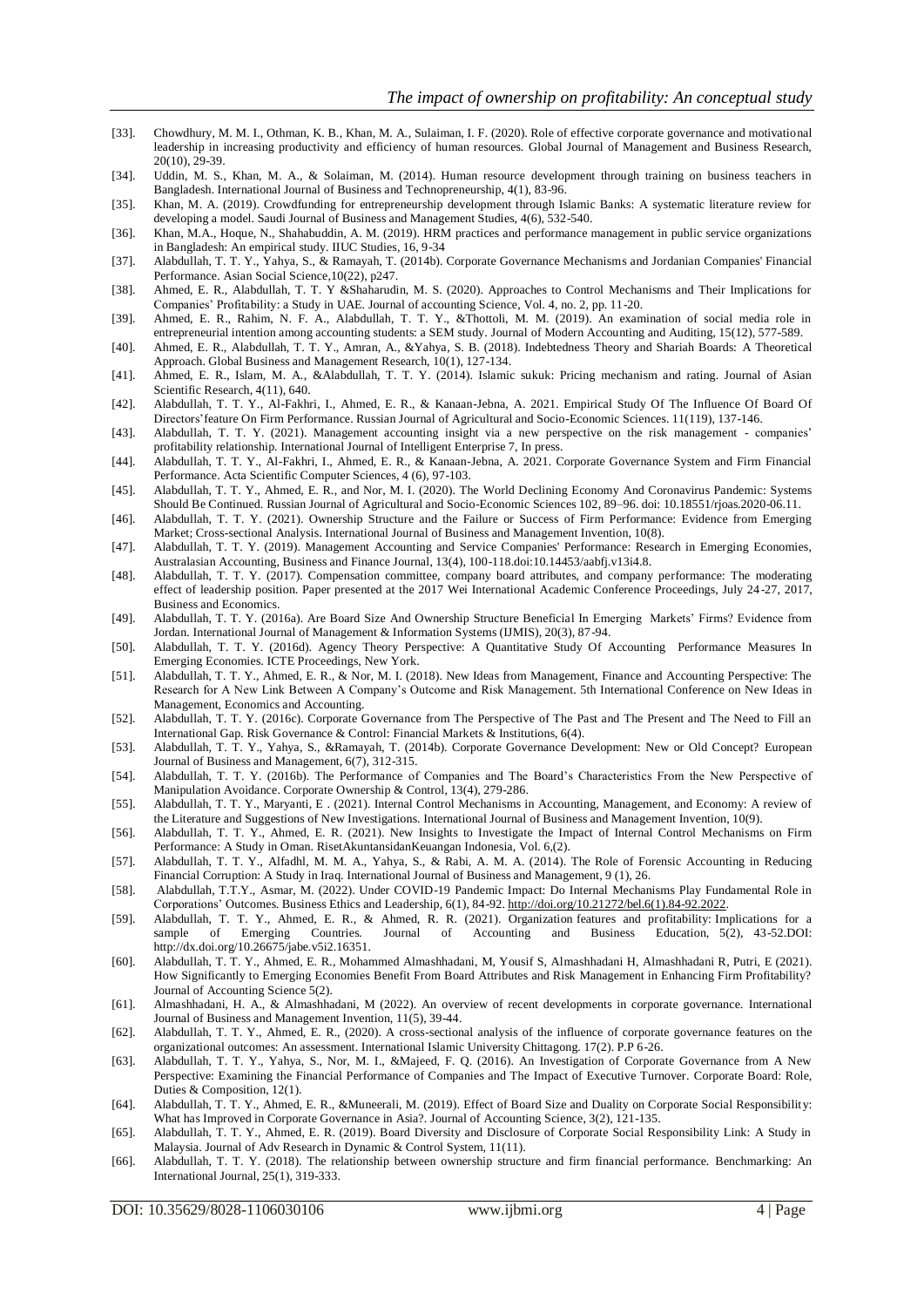- [67]. Alabdullah, T. T. Y., Laadjal, A., Ries, E., & Al-Asadi, Y. A. A. (2018). Board Features and Capital Structure in Emerging Markets. Journal of Advanced Management Science, 6 (2).
- [68]. Alabdullah, T. T. Y., Nor, M. I., & Ahmed, E. R. (2018). The determination of firm performance in emerging nations: Do board size and firm size matter? Management, 5(3), 57-66.
- [69]. Alabdullah, T. T. Y., Ahmed, E. R., & Nor, M. I. (2019). Do board characteristics provide more enhancement for firm financial performance? A corporate governance perspective. New challenges in corporate governance: Theory and practice (pp. 89-91). https://doi.org/10.22495/ncpr\_25.
- [70]. Alabdullah, T. T. Y & Ahmed, E. R. (2020). Audit Committee Impact on Corporate Profitability in Oman Companies: an Auditing and Management Accounting Perspective. RisetAkuntansidanKeuangan Indonesia, Vol. 5, no. 2, pp. 121-128.
- [71]. Alabdullah, T. T. Y. and Ahmed, E. R. (2018). Corporate Governance: To What Extent it is important in the Arab Countries. International Journal of Science and Research 7.
- [72]. Alabdullah, T. T. Y & Ahmed, E. R. &Abushammala, S. (2020). Growth of Companies: Empirical Study of the Companies Listed in Developing Economies. Journal of accounting Science, Vol. 4, no. 2, pp. 1-10.
- [73]. Alfadhl, M. M. A. F. and Alabdullah, T. T. Y. (2013). Determinants of the Managerial Behavior of Agency Cost and Its Influential Extent on Performance: A Study in Iraq. International Journal of Humanities and Social Science, 3–3.
- [74]. Alfadhl, M. M. A., Alabdullah, T. T. Y. (2016). Agency Cost and Management Behavior: The Role of Performance as a Moderator. International Journal of Science and Research (IJSR), 5(1), 1858-1864.
- [75]. AL-Fakhri, I., Alabdullah, T.T.Y. (2021). The Evolution of a Robust and Reliable Brand Experience Scale in the Malaysian Context: An Empirical Evidence. Business Ethics and Leadership, 5(4), 59-67. [https://doi.org/10.21272/bel.5\(4\).59-67.2021](https://doi.org/10.21272/bel.5(4).59-67.2021)
- [76]. Almashhadani, M. (2021). How Dose Corporate Governance Leverage Organizational Performance: A Survey With Suggestions And Notes For Further Research. Russian Journal of Agricultural and Socio-Economic Sciences 3(111), 3–9.
- [77]. Almashhadani, M. (2020). Testing the effecting elements of R&D engineer's inventively in design industrialization Sector: A study in Singapore. Journal of Information and Computational Science,10(5).
- [78]. Almashhadani, M. (2021). A brief Review of Corporate Governance Structure and Corporate Profitability in Developed and Developing economy. International Journal of Business and Management Invention,10(11).
- [79]. Almashhadani. M & Almashhadani. A.A., (2022). Internal mechanisms characteristics and firm financial profitability." International Journal of Business and Management Invention 11(05), 01-06.
- [80]. Almashhadani, M. (2021). Internal Control Mechanisms, CSR, and Profitability: A Discussion. International Journal of Business and Management Invention, 10(12), 38–43.
- [81]. Almashhadani. M & Almashhadani. A.A., (2022). Corporation Performance and Corporate Governance System: An argument. International Journal of Business and Management Invention, 11(2), 13–18.
- [82]. Almashhadani. M & Almashhadani. A.A., (2022). CEO duality and firm performance: A review from the Middle East perspective. International Journal of Business and Management Invention, vol. 11(02), 55-60.
- [83]. Almashhadani, M. (2021b). Internal Control Mechanisms, CSR, and Profitability: A. International Journal of Business and Management Invention, 10(12), 38–43.
- [84]. Almashhadani, M., & Almashhadani, H. A., (2022). Internal mechanisms features, unfavourable behaviour and firm performance. International Journal of Business and Management Invention, 11(4), 1–6.
- [85]. EssiaRies, A. (2014). Islamic Sukuk: Pricing mechanism and rating [Електроннийресурс]/EssiaRies Ahmed, Md. Aminul Islam, Tariq TawfeeqYousifAlabdullah. Journal of Asian Scientific Research, (4), 11.
- [86]. Ehikioya, B. I. (2009). Corporate governance structure and firm performance in developing economies: evidence from Nigeria. Corporate Governance, 9(3), 231-243. doi: 10.1108/14720700910964307
- [87]. Fauzi, F., & Locke, S. (2012). Board structure, ownership structure and firm performance: A study of New Zealand listed-firms.
- [88]. FalihChichan, H., &Alabdullah, T. T. Y. (2021). Does Environmental Management Accounting Matter in Promoting Sustainable Development? A study in Iraq. Journal of Accounting Science, 5(2), 114-126.
- [89]. Faccio, M., Lang, L.H.P. and Young, L. (2001) 'Dividends and expropriation', American Economic Review Papers, Vol. 91, pp.54– 78.
- [90]. Fama, & Jensen, M. C. (1983). Separation of ownership and control. Journal of law and economics, 26(2), 301-325.
- [91]. Gedajlovic, E., & Shapiro, D. M. (2002). Ownership structure and firm profitability in Japan. Academy of Management Journal, 45(3), 565-575.
- [92]. Godfrey, P., Merrill, C. & Hansen, J. 2009, The relationship between corporate social responsibility and shareholder value: an empirical test of the risk management hypothesis. Strategic Management Journal, Vol. 30, No. 4, pp.425-445.
- [93]. Hermalin, B. E., & Weisbach, M. S. (1991). The effects of board composition and direct incentives on firm performance. Financial management, 101-112.
- [94]. Jackling, B., &Johl, S. (2009). Board Structure and Firm Performance: Evidence from India's Top Companies. Corporate Governance: An International Review, 17(4), 492-509. doi: 10.1111/j.1467-8683.2009.00760.x
- [95]. Jensen, M. C. (1993). The modern industrial revolution, exit, and the failure of internal control systems. the Journal of Finance, 48(3), 831-880.
- [96]. Kanaan-Jebna, A., Baharudi, A. S., & Alabdullah, T. T. Y. (2022). Entrepreneurial Orientation, Market Orientation, Managerial Accounting and Manufacturing SMEs Satisfaction. Journal of Accounting Science, 6(1), 1-14.
- [97]. Lahiri, S. 2016. Does outsourcing really improve firm performance? Empirical evidence and research agenda. International Journal of Management Reviews, 18(4): 464-497
- [98]. Mashayekhi, B., &Bazaz, M. S. (2008). Corporate governance and firm performance in Iran. Journal of Contemporary Accounting & Economics, 4(2), 156-172.
- [99]. Manurung. (2012). Panduan Sukses Menjual Reksadana Jakarta: Grasindo.
- [100]. Nor, M. I., Masron, T. A., &Alabdullah, T. T. Y. (2020). Macroeconomic fundamentals and the exchange rate volatility: empirical evidence from Somalia. SAGE Open, 10(1), 2158244019898841.
- [101]. Yermack, D. (1996). Higher market valuation of companies with a small board of directors. Journal of financial economics, 40(2), 185-211.
- [102]. Yi Qian, L., Baharudi, A. S., & Kanaan-Jebna, A. (2016). Factors affecting the adoption of enterprise resource planning (ERP) on cloud among small and medium enterprises (SMES) in Penang, Malaysia. Journal of Accounting Science, 6(1), 1-14.
- [103]. Kanaan-Jebna, A., & Baharudin, A. S. (2015). The contingent impact of inter-organization communication on the relationships between market and entrepreneurial orientations and manufacturing SME performance in Malaysia. Journal of Scientific Research and Development . ISSN: 1115-7569 [ISI], 2 (10):66-77. [Indexing: Springer/ISI Thomson Routers: Zoological Records].
- [104]. Kanaan-Jebna, A., & Baharudin, A. S. (2015). The impact of entrepreneurial orientation on manufacturing SME performance with